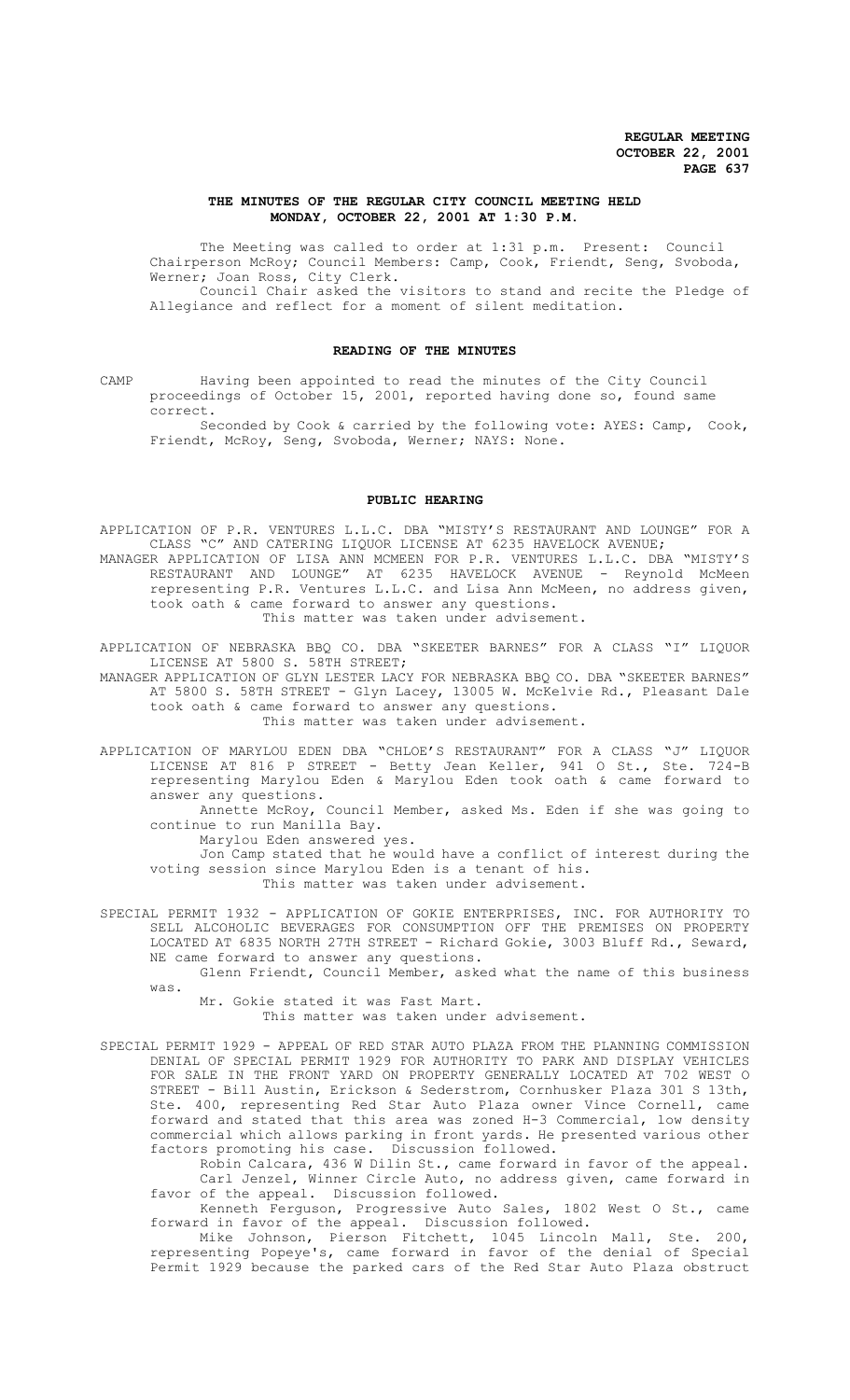the view of Popeye's sign when traveling west on O Street. Discussion followed. Ron Hutchison, 1514 Carol Lane, owner of Popeye's, came forward in opposition of the appeal. Discussion followed. Rich Wiese, 730 Pier 3, member of West O Business Assn., came forward in opposition of the appeal. Discussion followed.

Tom Cajka, Planning Dept., came forward to answer questions. Ray Hill, Planning Dept., came forward to answer questions. Mr. Austin came forward for rebuttal. & was joined by Vince Cornell. This matter was taken under advisement.

APPLICATION OF FRIENDS OF LIED TO CONDUCT A RAFFLE WITHIN THE CITY OF LINCOLN FROM OCTOBER 20, 2001 THROUGH JANUARY 12, 2002 - Dee Norris, no address given, came forward representing Friends of Lied & to answer any questions.

This matter was taken under advisement.

## **\*\* END OF PUBLIC HEARING \*\***

# **MISCELLANEOUS BUSINESS PUBLIC HEARING**

Annette McRoy, Council Member, presented Mike Morosin with a memorandum from Urban Development as to the process being used to select the houses to be moved for the Antelope Valley/JAVA Project. This matter was taken under advisement.

# **COUNCIL ACTION**

#### **LIQUOR RESOLUTIONS**

APPLICATION OF P.R. VENTURES L.L.C. DBA "MISTY'S RESTAURANT AND LOUNGE" FOR A CLASS "C" AND CATERING LIQUOR LICENSE AT 6235 HAVELOCK AVENUE - CLERK read the following resolution, introduced by Jon Camp, who moved its adoption for approval:

A-81166 BE IT RESOLVED by the City Council of the City of Lincoln, Nebraska:

That after hearing duly had as required by law, consideration of the facts of this application, the Nebraska Liquor Control Act, and the pertinent City ordinances, the City Council recommends that the application of P.R. Ventures L.L.C. dba "Misty's Restaurant and Lounge" for a Class "C" and Catering liquor license at 6235 Havelock Avenue, Lincoln, Nebraska, for the license period ending October 31, 2001, be approved with the condition that the premise complies in every respect with all city and state regulations. The City Clerk is directed to transmit a copy of this resolution to the Nebraska Liquor Control Commission.

Introduced by Jon Camp Seconded by Seng & carried by the following vote: AYES: Camp, Cook, Friendt, McRoy, Seng, Svoboda, Werner; NAYS: None.

MANAGER APPLICATION OF LISA ANN MCMEEN FOR P.R. VENTURES L.L.C. DBA "MISTY'S RESTAURANT AND LOUNGE" AT 6235 HAVELOCK AVENUE - CLERK read the following resolution, introduced by Jon Camp, who moved its adoption for approval:<br><u>A-81167</u> WHEREAS

WHEREAS, P.R. Ventures L.L.C. dba "Misty's Restaurant and Lounge" located at 6235 Havelock Avenue, Lincoln, Nebraska has been approved for a Retail Class "C" and Catering liquor license, and now requests that Lisa Ann McMeen be named manager;

WHEREAS, Lisa Ann McMeen appears to be a fit and proper person to manage said business.

NOW, THEREFORE, BE IT RESOLVED by the City Council of the City of Lincoln, Nebraska:

That after hearing duly had as required by law, consideration of the facts of this application, the Nebraska Liquor Control Act, and the pertinent City ordinances, the City Council recommends that Lisa Ann

McMeen be approved as manager of this business for said licensee. The City Clerk is directed to transmit a copy of this resolution to the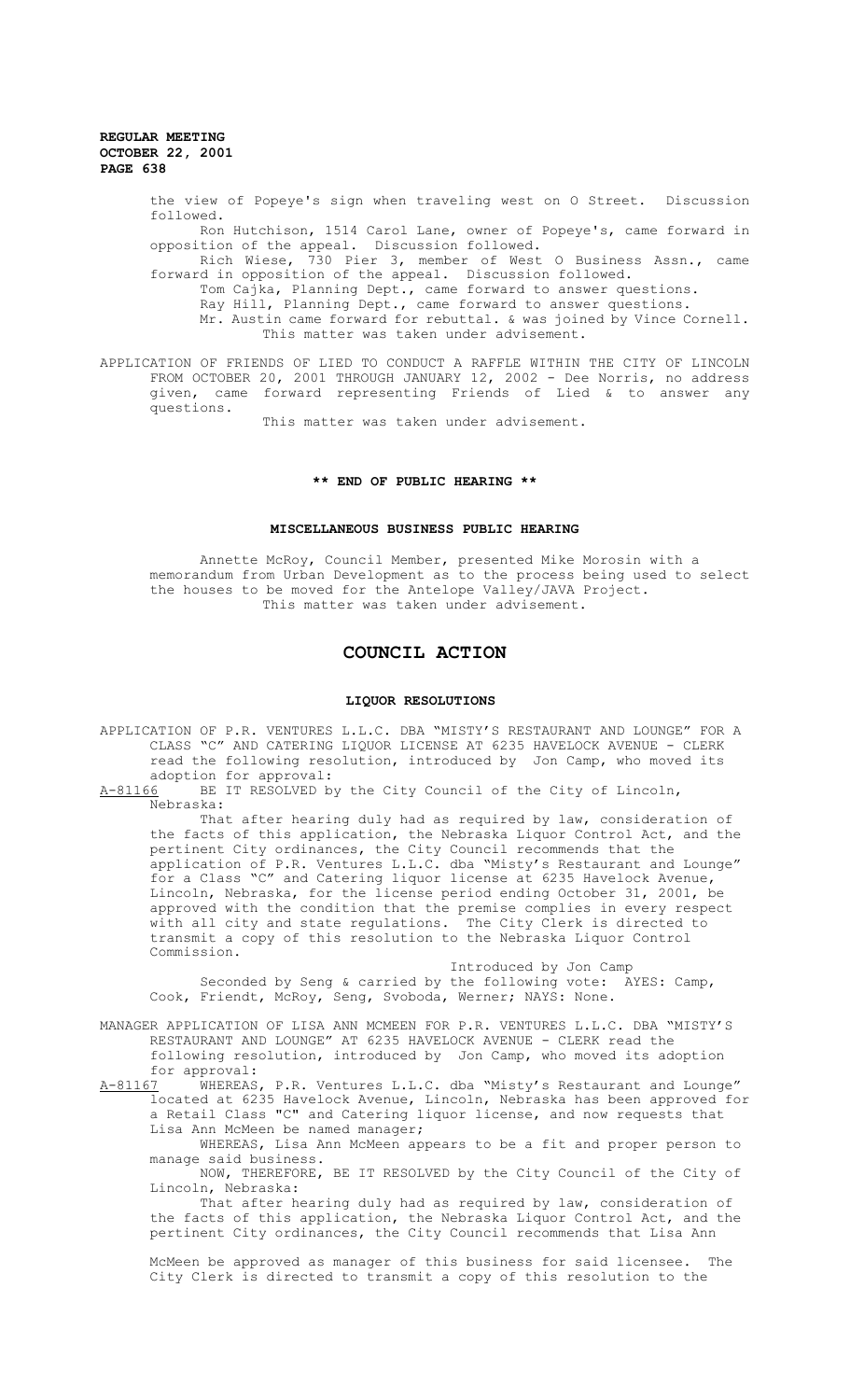Nebraska Liquor Control Commission.

Introduced by Jon Camp Seconded by Seng & carried by the following vote: AYES: Camp, Cook, Friendt, McRoy, Seng, Svoboda, Werner; NAYS: None.

APPLICATION OF NEBRASKA BBQ CO. DBA "SKEETER BARNES" FOR A CLASS "I" LIQUOR LICENSE AT 5800 S. 58TH STREET - CLERK read the following resolution, introduced by Jon Camp, who moved its adoption for approval:<br>A-81168 BE IT RESOLVED by the City Council of the City of Linco

BE IT RESOLVED by the City Council of the City of Lincoln, Nebraska:

That after hearing duly had as required by law, consideration of the facts of this application, the Nebraska Liquor Control Act, and the pertinent City ordinances, the City Council recommends that the application of Nebraska BBQ Co. dba "Skeeter Barnes" for a Class "I" liquor license at 5800 South 58<sup>th</sup> Street, Lincoln, Nebraska, for the license period ending April 30, 2002, be approved with the condition that the premise complies in every respect with all city and state regulations. The City Clerk is directed to transmit a copy of this resolution to the Nebraska Liquor Control Commission.

Introduced by Jon Camp

Seconded by Seng & carried by the following vote: AYES: Camp, Cook, Friendt, McRoy, Seng, Svoboda, Werner; NAYS: None.

MANAGER APPLICATION OF GLYN LESTER LACY FOR NEBRASKA BBQ CO. DBA "SKEETER BARNES" AT 5800 S. 58TH STREET - CLERK read the following resolution, introduced by Jon Camp, who moved its adoption for approval:

A-81169 WHEREAS, Nebraska BBQ Co. dba "Skeeter Barnes" located at 5800 South 58th Street, Lincoln, Nebraska has been approved for a Retail Class "I" liquor license, and now requests that Glyn Lester Lacy be named manager;

WHEREAS, Glyn Lester Lacy appears to be a fit and proper person to manage said business.

NOW, THEREFORE, BE IT RESOLVED by the City Council of the City of Lincoln, Nebraska:

That after hearing duly had as required by law, consideration of the facts of this application, the Nebraska Liquor Control Act, and the pertinent City ordinances, the City Council recommends that Glyn Lester<br>Lacy be approved as manager of this business for said licensee. The Lacy be approved as manager of this business for said licensee. City Clerk is directed to transmit a copy of this resolution to the Nebraska Liquor Control Commission.

Introduced by Jon Camp Seconded by Seng & carried by the following vote: AYES: Camp, Cook, Friendt, McRoy, Seng, Svoboda, Werner; NAYS: None.

APPLICATION OF MARYLOU EDEN DBA "CHLOE'S RESTAURANT" FOR A CLASS "J" LIQUOR LICENSE AT 816 P STREET - CLERK read the following resolution, introduced by Coleen Seng, who moved its adoption for approval:<br>A-81170 BE IT RESOLVED by the City Council of the City of Lincoln

BE IT RESOLVED by the City Council of the City of Lincoln, Nebraska:

That after hearing duly had as required by law, consideration of the facts of this application, the Nebraska Liquor Control Act, and the pertinent City ordinances, the City Council recommends that the application of Marylou Eden dba "Chloe's Restaurant" for a Class "J" liquor license at 816 P Street, Lincoln, Nebraska, for the license period ending April 30, 2002, be approved with the condition that the premise complies in every respect with all city and state regulations. The City Clerk is directed to transmit a copy of this resolution to the Nebraska Liquor Control Commission.

Introduced by Coleen Seng Seconded by Svoboda & carried by the following vote: AYES: Cook, Friendt, McRoy, Seng, Svoboda, Werner; NAYS: None; CONFLICT OF INTEREST: Camp.

#### **ORDINANCES - 2ND READING**

CHANGE OF ZONE 3341 - APPLICATION OF JERRY CONIGLIO FOR A CHANGE OF ZONE FROM AG AGRICULTURAL TO H-3 HIGHWAY COMMERCIAL ON PROPERTY GENERALLY LOCATED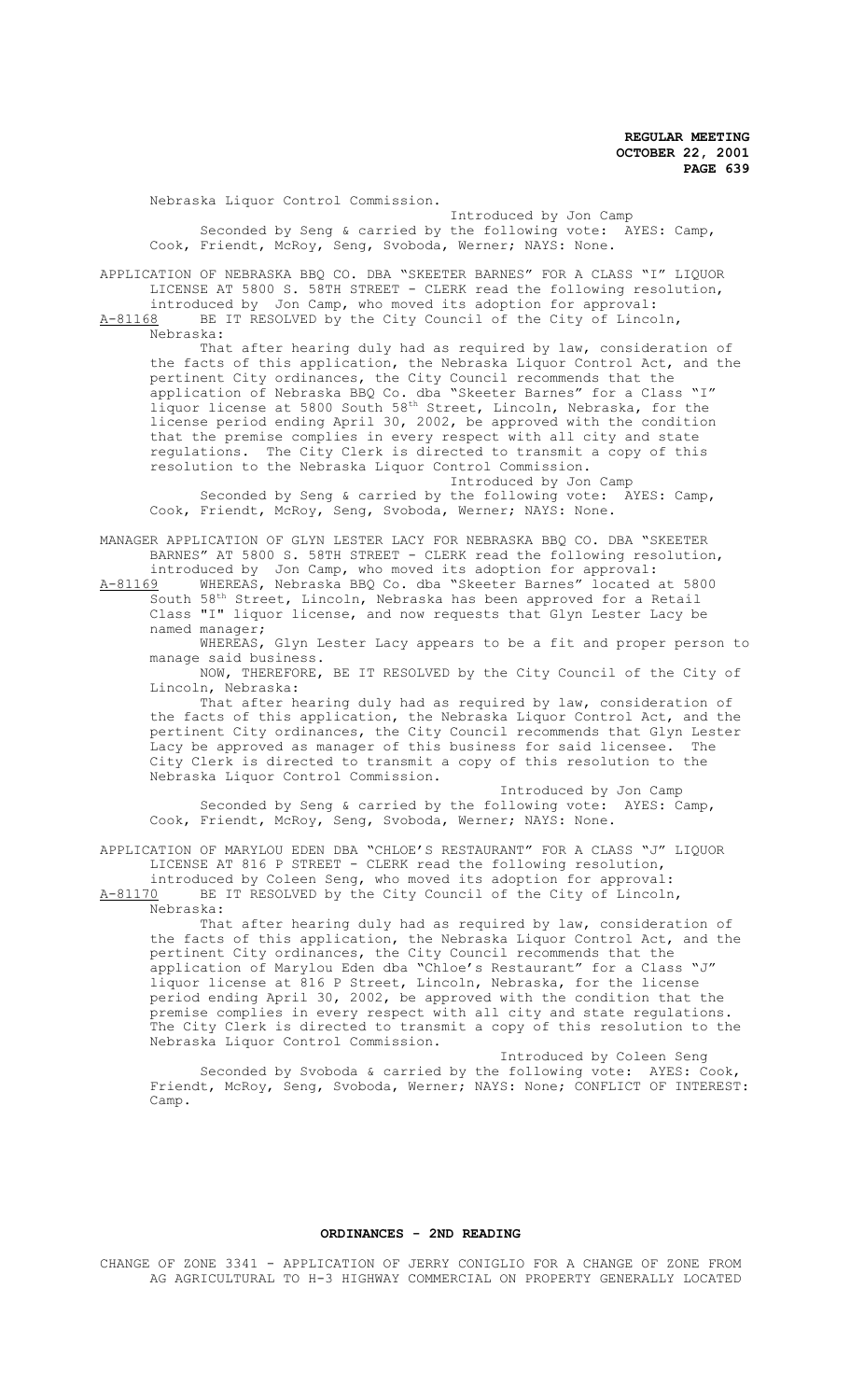AT SOUTH 14TH STREET AND VACATED DAIRY DRIVE - CLERK read an ordinance, introduced by Coleen Seng, for Change of Zone 3341 - Application of Jerry Coniglio for a Change of Zone from AG Agricultural to H-3 Highway Commercial on property generally located at South 14th Street and vacated Dairy Drive, the second time.

### **RESOLUTIONS**

SPECIAL PERMIT 1932 - APPLICATION OF GOKIE ENTERPRISES, INC. FOR AUTHORITY TO SELL ALCOHOLIC BEVERAGES FOR CONSUMPTION OFF THE PREMISES ON PROPERTY LOCATED AT 6835 NORTH 27TH STREET - CLERK read the following resolution, introduced by Ken Svoboda, who moved its adoption:<br>A-81171 WHEREAS, Gokie Enterprises, Inc. has submitt

A-81171 WHEREAS, Gokie Enterprises, Inc. has submitted an application designated as Special Permit No. 1932 for authority to sell alcoholic beverages for consumption off the premises at the convenience store located at 6835 N. 27th Street, legally described as:

Lot 1, Block 3, High Pointe Addition, Lincoln,

Lancaster County, Nebraska; and

WHEREAS, the real property adjacent to the area included within the site plan for this permit to sell alcoholic beverages for consumption off the premises will not be adversely affected; and

WHEREAS, said site plan together with the terms and conditions hereinafter set forth are consistent with the intent and purpose of Title 27 of the Lincoln Municipal Code to promote the public health, safety, and general welfare.

NOW, THEREFORE, BE IT RESOLVED by the City Council of the City of Lincoln, Nebraska:

That the application of Gokie Enterprises, Inc., hereinafter referred to as "Permittee", to sell alcoholic beverages for consumption off the premises on property legally described above be and the same is hereby granted under the provisions of Section 27.63.685 of the Lincoln Municipal Code upon condition that operation of said licensed premises be in strict compliance with said application, the site plan, and the following additional express terms, conditions, and requirements:

1. This permit approves the sale of alcoholic beverages for consumption off the premises at the establishment located at 6835 N. 27th Street.<br> $2.$ 

The site plan accompanying this permit shall be the basis for all interpretations of setbacks, yards, location of parking and circulation elements, and similar matters.

3. The terms, conditions, and requirements of this resolution shall be binding and obligatory upon the Permittee, its successors, and assigns. The building official shall report violations to the City Council which may revoke the special permit or take such other action as may be necessary to gain compliance.<br>4. Construction plans must

Construction plans must conform to the approved plans. 5. The Permittee shall sign and return the City's letter of acceptance to the City Clerk within 30 days following approval of the special permit, provided, however, said 30-day period may be extended up to six months by administrative amendment. The City Clerk shall file a copy of the resolution approving the special permit and the letter of acceptance with the Register of Deeds, filing fees therefor to be paid in advance by the Permittee.

Introduced by Ken Svoboda Seconded by Seng & carried by the following vote: AYES: Camp, Cook, Friendt, McRoy, Seng, Svoboda, Werner; NAYS: None.

SPECIAL PERMIT 1929 - APPEAL OF RED STAR AUTO PLAZA FROM THE PLANNING COMMISSION DENIAL OF SPECIAL PERMIT 1929 FOR AUTHORITY TO PARK AND DISPLAY VEHICLES FOR SALE IN THE FRONT YARD ON PROPERTY GENERALLY LOCATED AT 702 WEST O STREET - CLERK read the following resolution, introduced by Ken Svoboda, who moved its adoption:<br>A-81172 WHEREAS, Red Star Auto Plaza, L.L.C. has sub

A-81172 WHEREAS, Red Star Auto Plaza, L.L.C. has submitted an application designated as Special Permit No. 1929 for authority to park and display vehicles for sale in the front yard on property located at 702 West O Street, and legally described to wit:

> Lot 1, T.O. Haas Addition, located in the South Half of Section 22, Township 10 North, Range 6 East, Lincoln, Lancaster County, Nebraska;

WHEREAS, the Lincoln City-Lancaster County Planning Commission held a public hearing on October 3, 2001 and has denied Special Permit No. 1929; and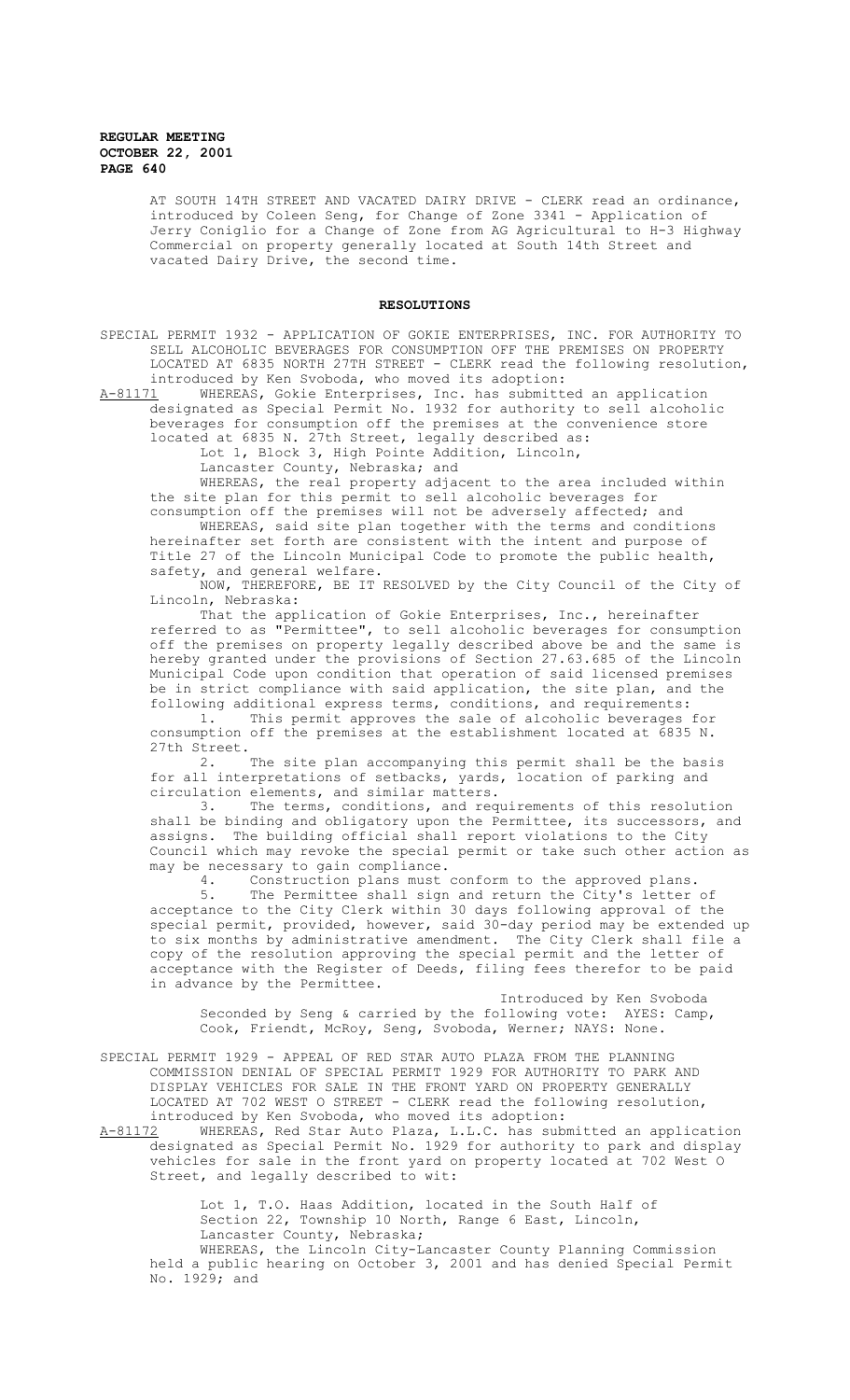WHEREAS, Red Star Auto Plaza has appealed the action of the Lincoln City-Lancaster County Planning Commission denying Special permit No. 1929; and

WHEREAS, the community as a whole, the surrounding neighborhood, and the real property adjacent to the area included within the site plan for this car lot will not be adversely affected by granting such a permit; and

WHEREAS, said site plan together with the terms and conditions hereinafter set forth are consistent with the comprehensive plan of the City of Lincoln and with the intent and purpose of Title 27 of the Lincoln Municipal Code to promote the public health, safety, and general welfare.

NOW, THEREFORE, BE IT RESOLVED by the City Council of the City of Lincoln, Nebraska:

That the application of Red Star Auto Plaza, L.L.C., hereinafter referred to as "Permittee", to park and display vehicles for sale in the front yard on the property legally described above be and the same is hereby granted under the provisions of Chapter 27.63 of the Lincoln Municipal Code upon condition that said parking and displaying of vehicles for sale be in strict compliance with said application, the site plan, and the following additional express terms, conditions, and requirements:

1. If the use of the premises is changed from vehicle sales, this special permit shall not be considered an adjustment or waiver of the standards for a parking lot nor shall the area be considered a nonconforming parking lot.<br>2. The hood or tr

The hood or trunk or both shall not be left open on the stored vehicles for sale and resale in the front yard except when the vehicle is inspected by a customer.

3. Before storing vehicles for sale or resale in the front and side yards the Permittee must submit a revised site plan to the Planning Department office for review and approval showing the following revisions:

- a. Standard parking lot barriers to prevent vehicles for sale from extending into the street.
- b. Parking stall and drive aisle dimensions with type of surfacing. The parking areas do not need to be striped, however, they must be shown for review of standards.
- c. A landscape plan conforming to the design standards. d. Add a note that the hood or trunk or both shall not be open except when inspected by a customer or for servicing.

Before storing vehicles for sale or resale in the front yard, all development and construction must conform to the approved plans.<br>5

All privately-owned improvements, including landscaping shall be permanently maintained by the owner.

6. The site plan approved by this permit shall be the basis for all interpretations of setbacks, yards, locations of buildings, location of parking and circulation elements, and similar matters.

7. The terms, conditions, and requirements of this resolution shall be binding and obligatory upon the Permittee and the Permittee's successors and assigns. The building official shall report violations to the City Council which may revoke the special permit or take such other action as may be necessary to gain compliance.<br>8. The Permittee shall sign and return the

The Permittee shall sign and return the City's letter of acceptance to the City Clerk within 30 days following approval of the special permit, provided, however, said 30-day period may be extended up to six months by administrative amendment. The City Clerk shall file a copy of the resolution approving the special permit and the letter of acceptance with the Register of Deeds, filing fees therefor to be paid in advance by the Permittee.

Introduced by Ken Svoboda Seconded by Camp & carried by the following vote: AYES: Camp, Friendt, Seng, Svoboda; NAYS: Cook, McRoy, Werner.

APPLICATION OF FRIENDS OF LIED TO CONDUCT A RAFFLE WITHIN THE CITY OF LINCOLN FROM OCTOBER 20, 2001 THROUGH JANUARY 12, 2002 -CLERK read the following resolution, introduced by Ken Svoboda, who moved its adoption:

A-81173 WHEREAS, Friends of Lied has made application for a permit to conduct a raffle in the City of Lincoln pursuant to Chapter 9.32 of the Lincoln Municipal Code; and

WHEREAS, said application complies with all of the requirements of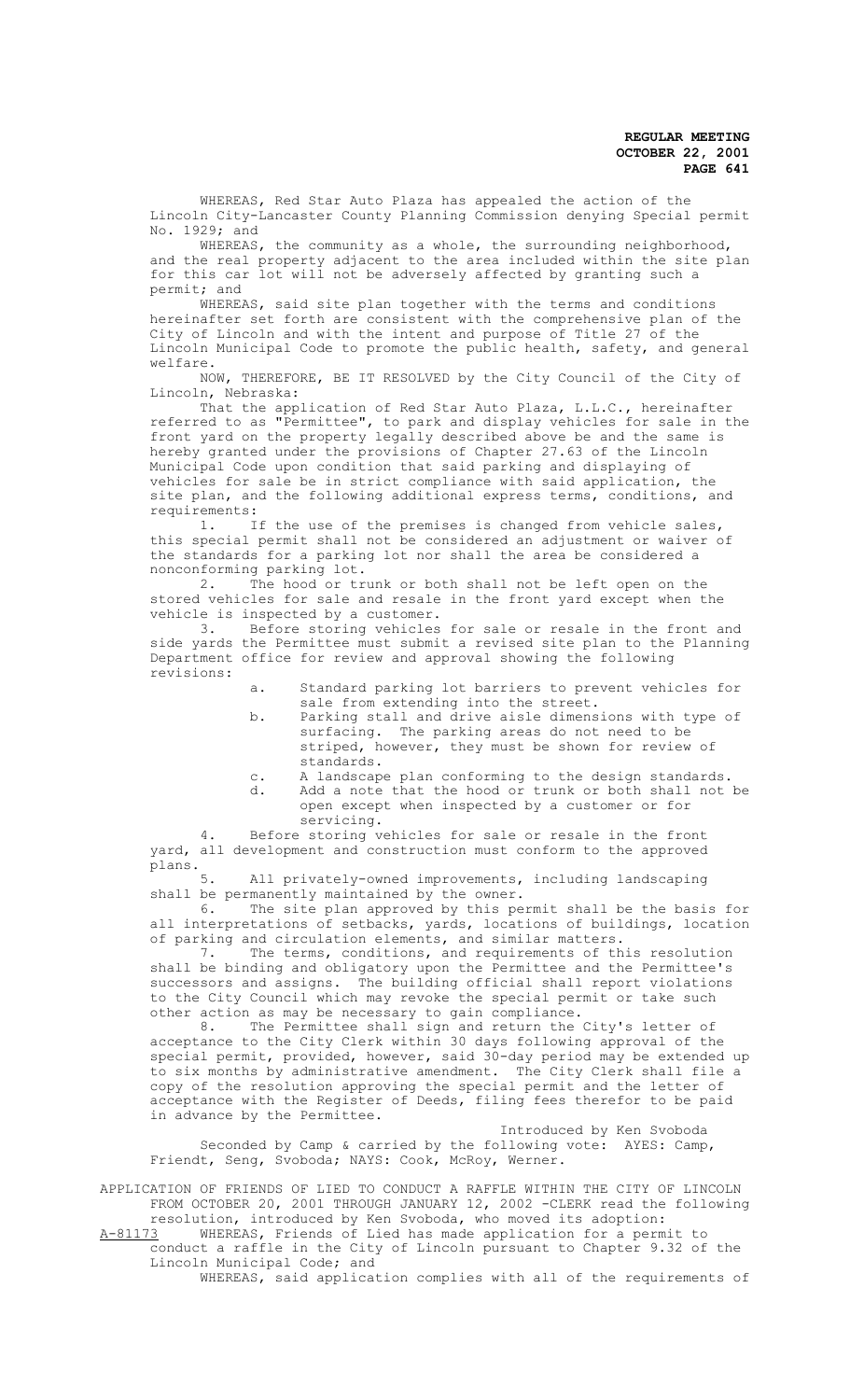Section 9.32.030 of the Lincoln Municipal Code. NOW, THEREFORE, BE IT RESOLVED by the City Council of the City of Lincoln, Nebraska:

That, after public hearing duly had as required by Section 9.32.050 of the Lincoln Municipal Code, the City Council does hereby grant a permit to Friends of Lied to conduct a raffle in the City of<br>Lincoln in accordance with the application filed by Sharon Casey. The Lincoln in accordance with the application filed by Sharon Casey. City Clerk is directed to issue a permit upon the payment by the applicant of the required fee, said permit to be valid only for the specific lotteries described in said application and only for a period of one year from the date of approval of this resolution. Said permit shall be subject to all of the conditions and requirements of Chapter 9.32 of the Lincoln Municipal Code.

BE IT FURTHER RESOLVED that pursuant to Section 9.32.080 of the Lincoln Municipal Code, a tax of 5% is imposed upon the gross proceeds received from the sale of raffle chances or tickets within the City of Lincoln, which tax shall be due no later than sixty (60) days after the conclusion of each raffle to be conducted hereunder, and if unpaid at that time, shall thereafter be delinquent.

Introduced by Ken Svoboda Seconded by Camp & carried by the following vote: AYES: Camp, Cook, Friendt, McRoy, Seng, Svoboda, Werner; NAYS: None.

#### **PETITIONS & COMMUNICATIONS**

# **THE FOLLOWING WERE REFERRED TO PLANNING DEPT.:**

Change of Zone No. 3343 - App. of Kim Jones of Olsson Assoc. on behalf of owners from AG to R-4 at North 84<sup>th</sup> & Holdrege Street. Use Permit No. 32 - App. of The Richard E. Jacobs Group Inc. to amend preexisting use Permit 3 to reduce required parking from 4759 to 4715 (44 stall reductions) at 66<sup>th</sup> & O St. caused by O Street Construction. Use Permit No. 128A - App. of Olsson Assoc. to correct a survey error of Morning Glory Estates at North  $84^{\text{th}}$  & Holdrege Sts. Special Permit No. 1839A - App. of Holdrege Investors, LLC to develop a duplex lot at North 84<sup>th</sup> & Holdrege Sts.

#### **REPORTS OF CITY OFFICERS**

CLERK'S LETTER & MAYOR'S APPROVAL OF ORDINANCES & RESOLUTIONS PASSED ON OCT. 8, 2001 - CLERK presented said report which was placed on file in the Office of the City Clerk. **(27-1)**

INVESTMENT OF FUNDS FOR OCTOBER 8 - 12, 2001 - CLERK read the following resolution, introduced by Ken Svoboda, who moved its adoption: A-81174 BE IT HEREBY RESOLVED BY THE CITY COUNCIL of the City of Lincoln,

Nebraska: That the attached list of investments be confirmed and approved, and the City Treasurer is hereby directed to hold said investments until maturity unless otherwise directed by the City Council. (Investments for October 8 - 12, 2001.)

Introduced by Ken Svoboda Seconded by Seng & carried by the following vote: AYES: Camp, Cook, Friendt, McRoy, Seng, Svoboda, Werner; NAYS: None.

SETTING HEARING DATE OF MON., NOV. 19, 2001, AT 10:00 A.M. ON THE BOARD OF EQUALIZATION SPECIAL ASSESSMENT GROUP II - CLERK read the following resolution, introduced by Ken Svoboda, who moved its adoption:

A-81175 BE IT RESOLVED by the City Council of the City of Lincoln, Nebraska:

That the City Clerk be and she is hereby instructed to give ten days notice by publication according to law that the City Council will,

at a regular meeting to be held on the 5th day of November, 2001, at 1:30 p.m., assess the improvements in the following special assessment districts:

Paving Unit No. 134 Paving District No. 2618 Alley Paving District No. 358 Sewer District No. 1173 Ornamental Lighting District No. 283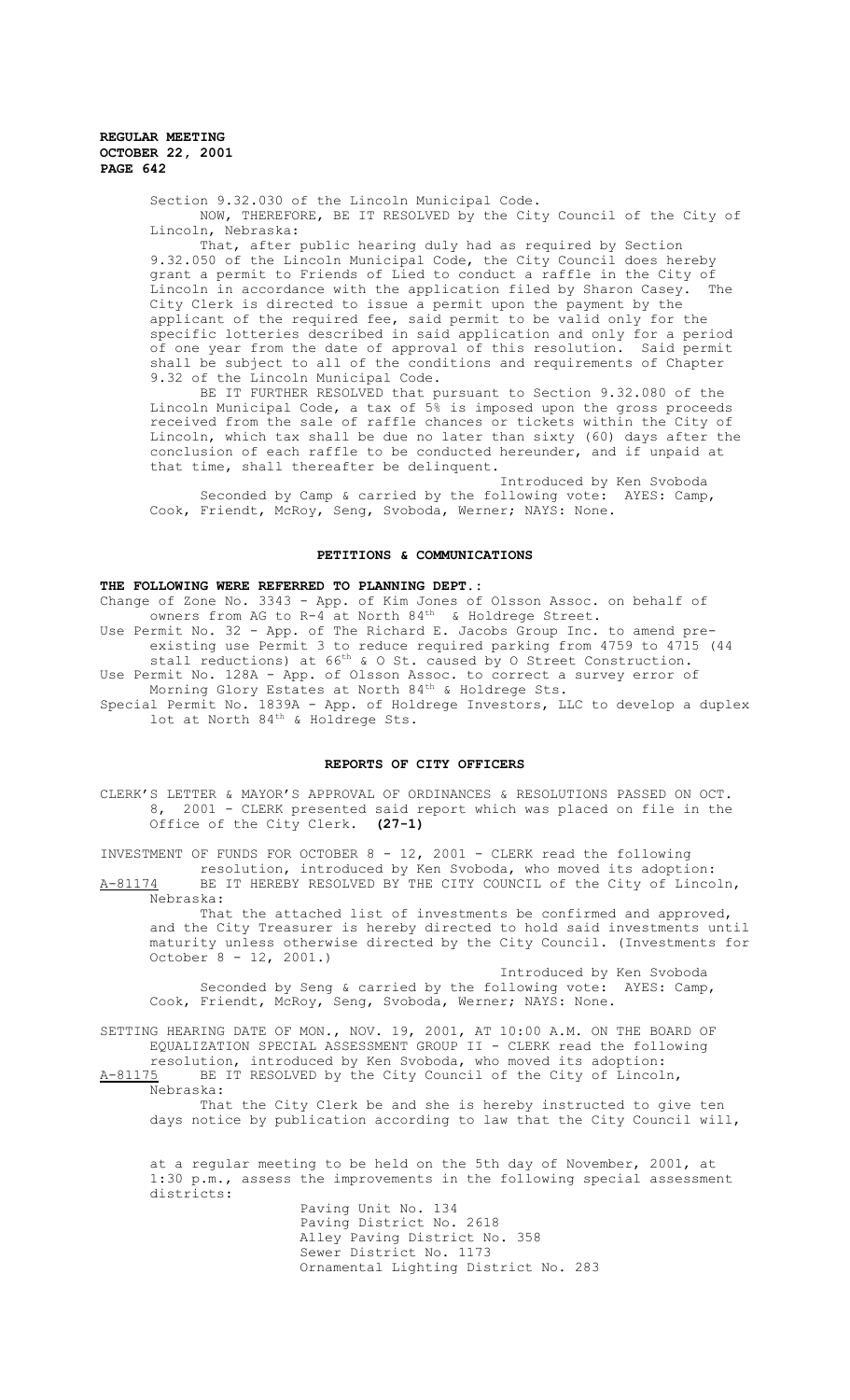BE IT FURTHER RESOLVED that the City Council will sit as a Board of Equalization for the purpose of distributing said tax and equalizing said assessments on Monday, November 19, 2001, at 10:00 a.m. with adjournments from day to day until said work of equalizing said assessments are completed.

Introduced by Ken Svoboda Seconded by Seng & carried by the following vote: AYES: Camp, Cook, Friendt, McRoy, Seng, Svoboda, Werner; NAYS: None.

- AFFIDAVIT OF MAILING FOR BOARD OF EQUALIZATION MEETING FOR DOWNTOWN BUSINESS IMPROVEMENT DISTRICT, CORE BUSINESS IMPROVEMENT DISTRICT OVERLAY & DOWNTOWN MAINTENANCE DISTRICT TO BE HELD ON MON., NOV. 5, 2001 - CLERK presented said report which was placed on file in the Office of the City Clerk.
- REPORTS FROM CITY TREASURER OF TELECOMM OCC. TAX FOR THE MONTH OF SEPTEMBER, 2001 FROM WINSTAR WIRELESS, D&D COMM., ONE CALL COMM., OPERATOR COMM. - CLERK presented said report which was placed on file in the Office of the City Clerk. **(20)**
- REPORT OF CITY TREASURER OF 911 SURCHARGE FOR BILLING CYCLE APRIL 1, 2001 FROM ALIANT COMM. DBA ALLTEL - CLERK presented said report which was placed on file in the Office of the City Clerk. **(20-02)**
- REPORT OF CITY TREASURER OF CASH ON HAND AT THE CLOSE OF BUSINESS SEPT. 28, 2001 - CLERK presented said report which was placed on file in the Office of the City Clerk. **(5-21)**
- REPORT OF PUBLIC WORKS OF TRAFFIC STUDIES, EVALUATIONS & ITS PLANNING FOR LINCOLN'S ARTERIAL STREET SYSTEM 1999-2000 (PHASE II) SUBMITTED BY THE SCHEMMER ASSOCIATES INC. & MEYER, MOHADDES ASSOCIATES, INC. - CLERK presented said report which was placed on file in the Office of the City Clerk. **(38-1638)**

#### **ORDINANCES - 1ST READING**

- CREATING PAVING DISTRICT 2622 IN NORTH 67TH STREET FROM Y TO X STREETS AND ASSESSING A PORTION OF THE COST THEREOF AGAINST THE BENEFITTED PROPERTY - CLERK read an ordinance, introduced by Ken Svoboda, creating Paving District No. 2622, defining the limits thereof, establishing the width of the roadway to be paved and the width of the grading to be done, providing for the curbing, guttering, and relaying of sidewalks, providing for the payment of the cost thereof, designating the property to be benefitted, providing for the acquisition of easements and additional right-of-way, if necessary, and repealing all ordinances or parts of ordinances in conflict herewith, the first time.
- CREATING PAVING DISTRICT 2623 IN N.W. 27TH STREET FROM APPROXIMATELY WEST O STREET NORTH TO THE INTERSTATE BRIDGE AND ASSESSING THE COST THEREOF AGAINST THE BENEFITTED PROPERTY - CLERK read an ordinance, introduced by Ken Svoboda, creating Paving District No. 2623, defining the limits thereof, establishing the width of the roadway to be paved and the width of the grading to be done, providing for the curbing, guttering, and relaying of sidewalks, providing for the payment of the cost thereof, designating the property to be benefitted, providing for the acquisition of easements and additional right-of-way, if necessary, and repealing all ordinances or parts of ordinances in conflict herewith, the first time.
- CREATING WATER DISTRICT 1183 IN N.W. 27TH STREET FROM APPROXIMATELY WEST O STREET NORTH TO THE INTERSTATE BRIDGE AND ASSESSING A PORTION OF THE COST THEREOF AGAINST THE BENEFITTED PROPERTY - CLERK read an ordinance, introduced by Ken Svoboda, creating Water District No. 1183, designating the real estate to be benefitted, providing for assessment of the costs of the improvements constructed therein, providing for the acquisition of easements and additional right-of-way, if necessary, and repealing all ordinances or parts of ordinances in conflict herewith, the first time.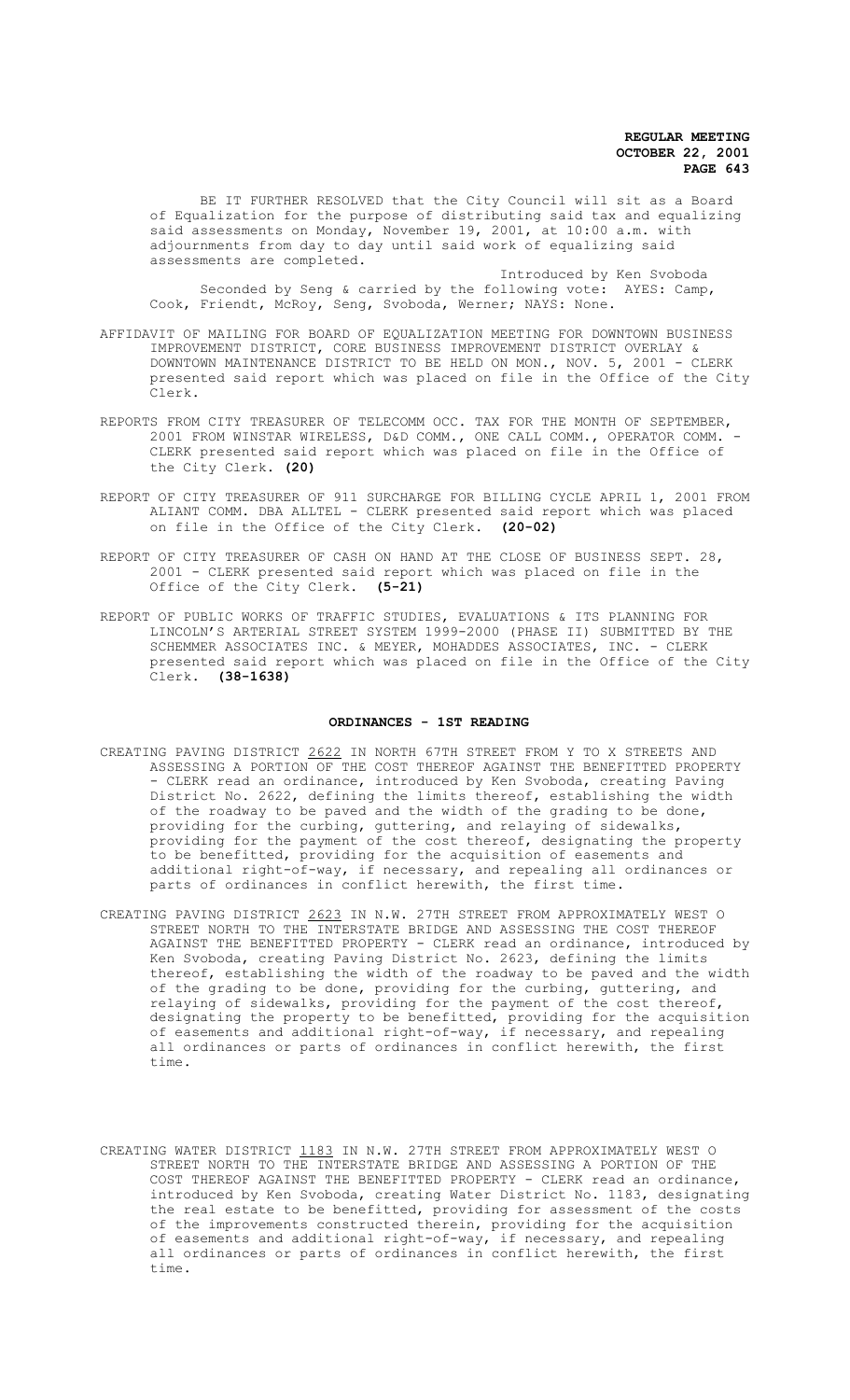- CREATING RE-PAVING DISTRICT 152 IN SAUNDERS AVENUE FROM SPRINGFIELD DRIVE TO 12TH STREET FOR AN INCREASE IN WIDTH TO 33' AND ASSESSING A PORTION OF THE COST THEREOF AGAINST THE BENEFITTED PROPERTY - CLERK read an ordinance, introduced by Ken Svoboda, creating Re-paving District No. 152, defining the limits thereof, establishing the width of the roadway to be re-paved and re-curbed, providing for the payment of the cost thereof, designating the property to be benefitted, providing for the acquisition of easements and additional right-of-way, if necessary, and repealing all ordinances or parts of ordinances in conflict herewith, the first time.
- AMENDING THE CORPORATE LIMITS OF THE CITY BY ANNEXING APPROXIMATELY 245.09 ACRES OF PROPERTY GENERALLY LOCATED AT 84TH STREET AND HIGHWAY 2.**(IN CONNECTION W/01-155, 01-156, 01-157, 01-158, 01R- 277, 01R-278, 01R-279)** - CLERK read an ordinance, introduced by Ken Svoboda, amending Section 10 of Ordinance No. 8730, passed May 17, 1965, as last amended by Section 1 of Ordinance No. 17787, passed February 5, 2001, prescribing and defining in corporate limits of the City of Lincoln, Nebraska; and repealing Section 10 or Ordinance No. 8730 passed May 17, 1965, as last amended by Section 1 or Ordinance No. 17787, passed February 5, 2001, as hitherto existing, the first time.
- DECLARING THE WATER TOWER PROPERTY CONSISTING OF 2.69 ACRES AT 84TH STREET AND HIGHWAY 2 AS SURPLUS PROPERTY. **(IN CONNECTION W/01-164, 01-156, 01-157,** 01R-277, 01R-278, 01R-279) - CLERK read an ordinance, introduced by Ken Svoboda, declaring approximately 2.69 acres of Cityowned property generally located at South 84th Street and Highway 2 as surplus and authorizing the sale thereof to Andermatt L.L.C., the first time.
- VACATING SOUTH 91ST STREET BETWEEN PINE LAKE ROAD AND HIGHWAY 2. **(IN CONNECTION W/01-164, 01-155, 01-157, 01-158, 01R-277, 01R-278, 01R-279)**  - CLERK read an ordinance, introduced by Ken Svoboda, vacating South 91st Street between Pine Lake Road and Highway 2, and retaining title thereto in the City of Lincoln, Lancaster County, Nebraska, the first time.
- CHANGE OF ZONE 3320 APPLICATION OF ANDERMATT L.L.C. AND EIGER CORPORATION FOR A CHANGE OF ZONE FROM AG AGRICULTURAL TO R-3 RESIDENTIAL ON PROPERTY GENERALLY LOCATED EAST OF RELOCATED 91ST STREET AND PINE LAKE ROAD. **(IN CONNECTION W/01-164, 01-155, 01-156, 01-158, 01R-277, 01R-278, 01R-279) -** CLERK read an ordinance, introduced by Ken Svoboda, amending the Lincoln Zoning District Maps attached to and made a part of Title 27 of the Lincoln Municipal Code, as provided by Section 27.05.020 of the Lincoln Municipal Code, by changing the boundaries of the districts established and shown thereon, the first time.
- CHANGE OF ZONE 3285 APPLICATION OF ANDERMATT L.L.C. AND EIGER CORPORATION FOR A CHANGE OF ZONE FROM AG AGRICULTURAL TO B-5 PLANNED REGIONAL BUSINESS ON PROPERTY GENERALLY LOCATED BETWEEN 84TH STREET AND RELOCATED 91ST STREET, NORTH OF HIGHWAY 2.**(IN CONNECTION W/01-164, 01-155, 01-156, 01-157, 01R-277, 01R-278, 01R-279)** - CLERK read an ordinance, introduced by Ken Svoboda, amending the Lincoln Zoning District Maps attached to and made a part of Title 27 of the Lincoln Municipal Code, as provided by Section 27.05.020 of the Lincoln Municipal Code, by changing the boundaries of the districts established and shown thereon, the first time.
- AMENDING ORDINANCE NO. 17728, PASSED SEPTEMBER 25, 2000, TO AMEND THE AMOUNT OF CITY CONTRIBUTION TO THE CONSTRUCTION OF A PUBLIC WATER MAIN IN 98TH STREET WITHIN THE GARNER INDUSTRIES PUD - CLERK read an ordinance, introduced by Ken Svoboda, amending Ordinance No. 17728 adopted September 25, 2000, by amending condition 2.d set forth in the Development Plan (Attachment "A") to increase the City's contribution for reconstruction of the 54" water main in 98th Street from \$40,000 to \$56,000, the first time.